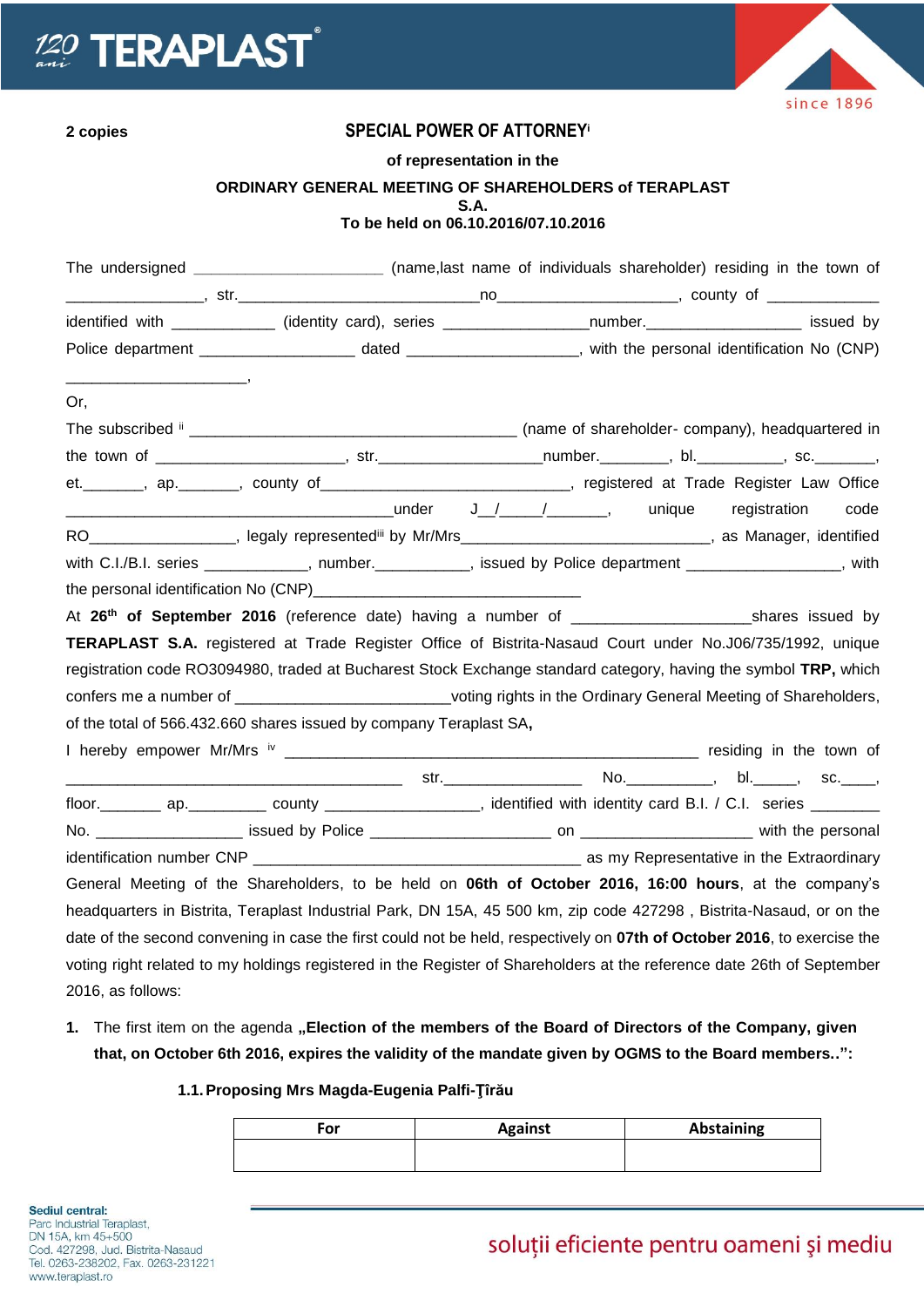



#### **1.2.Proposing Mr Dorel Goia**

| For                                     | <b>Against</b> | <b>Abstaining</b> |
|-----------------------------------------|----------------|-------------------|
| 1.3. Proposing Mr Emanoil-Ioan Viciu    |                |                   |
| For                                     | <b>Against</b> | <b>Abstaining</b> |
| 1.4. Proposing Mr Razvan Stefan Lefter  |                |                   |
| For                                     | <b>Against</b> | <b>Abstaining</b> |
| 1.5. Proposing Mr Teofil-Ovidiu Muresan |                |                   |
| For                                     | <b>Against</b> | <b>Abstaining</b> |

**1.6.Proposing Mr Petru-Raul Ciurtin**

| For | <b>Against</b> | Abstaining |
|-----|----------------|------------|
|     |                |            |

2. The second item on the agenda: " Establishing the validity of the mandate of the Board members, **starting from the date of adoption of the decision by OGMS. The Board of Directors proposes that mandate length will be 1(one) year. "**

| ۰or | <b>Against</b> | <b>Abstaining</b> |
|-----|----------------|-------------------|
|     |                |                   |

**3.** The third item on the agenda: "**Empowering Mr. Dorel Goia and Mrs. Magda-Eugenia Palfi-Tirau to negotiate managers' contracts of mandate and to sign them, either of the two, in the name and on behalf of the Company. "**

| For | <b>Against</b> | <b>Abstaining</b> |
|-----|----------------|-------------------|
|     |                |                   |

4. The fourth item on the agenda: "**Establishing the registration date which serves to identify the shareholders who will be affected by the decisions adopted by the General Ordinary Meeting of Shareholders. The date proposed by the Board of Directors is October 25th 2016**."

| For | <b>Against</b> | <b>Abstaining</b> |
|-----|----------------|-------------------|
|     |                |                   |

5. The fifth item on the agenda: "**Approval of the date October 24th 2016 as "ex-date", respectively the date previous to the registration date when the financial instruments, subject of the decision of the corporate bodies, are transacted without the rights resulting from such decision, pursuant to art. 2 letter f) of Regulation No. 6/2009 regarding the exercise of certain rights of the shareholders within the general assemblies of the trading companies, amended and completed by Regulation no. 13/2014 regarding the amendment and completion of certain regulations issued by the Security National Board (herein referred to as NSC Regulation No. 6/2009)."**

| σr | <b>Against</b> | Abstaining |
|----|----------------|------------|
|    |                |            |